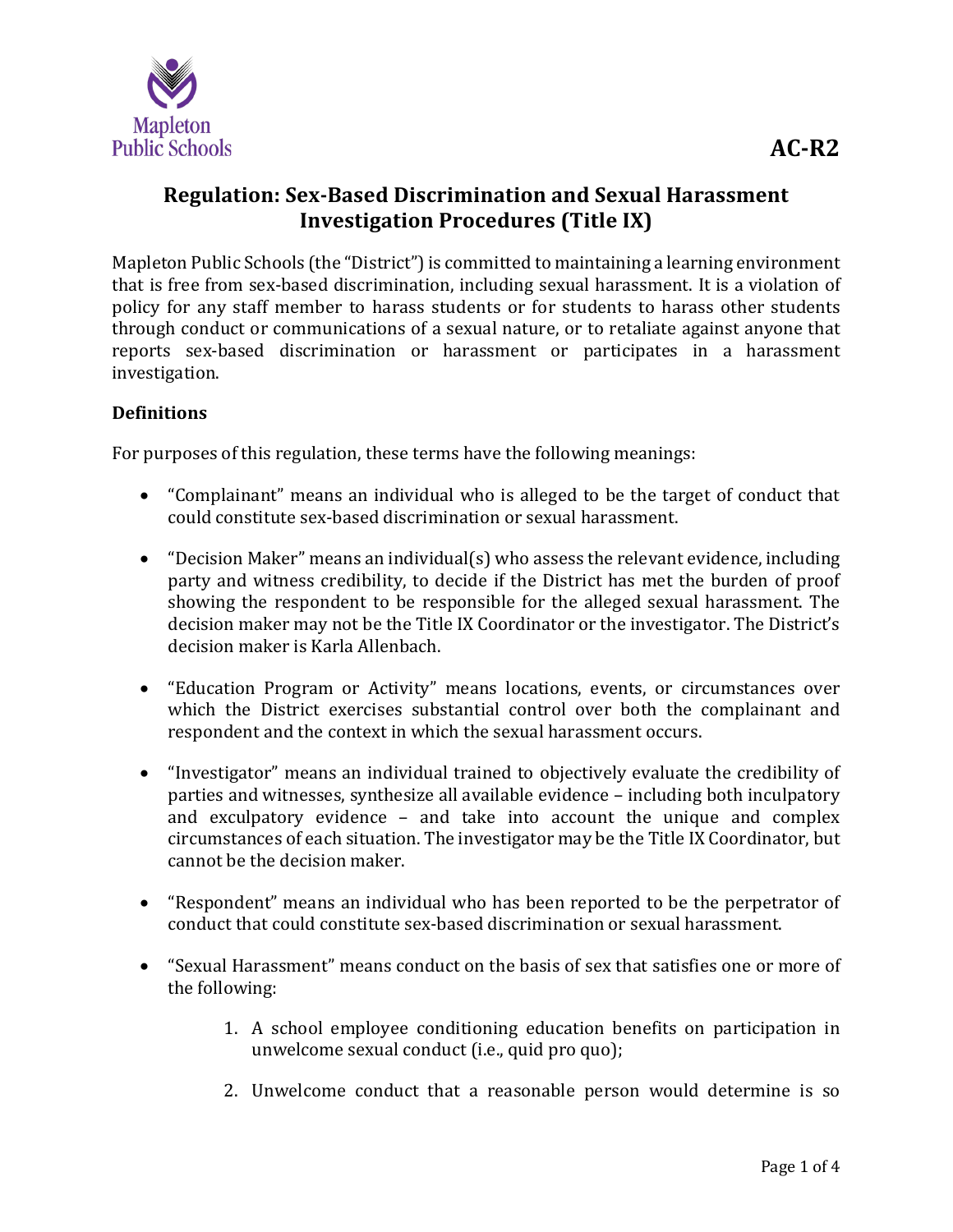

severe, pervasive, and objectively offensive that it effectively denies a person equal access to the school's education program or activity; or

- 3. Sexual assault, dating violence, domestic violence, or stalking.
- "Supportive Measures" mean non-disciplinary, non-punitive individualized services offered as appropriate, as reasonably available, without fee or charge, to the complainant or respondent, before or after the filing of a formal complaint or where no formal complaint has been filed.
- "Title IX Coordinator" means the employee designated by a recipient to coordinate its efforts to comply with Title IX responsibilities. The District's Title IX Coordinator is:

Susan Gerhart 8990 York Street, Denver, CO 80229 303-853-1248 Gerharts@mapleton.us

### **Filing a Complaint**

A complainant, or a parent or guardian with the legal right to act on the complainant's behalf, may file a complaint. Complaints must be filed in writing and signed by the complainant. Forms for this purpose are available on the District's website. Completed forms must be filed with the Title IX Coordinator. If a complaint form is given to a District employee, that employee will promptly forward the complaint to the Title IX Coordinator. An alternate individual will be designated in the event it is claimed that the respondent is the one who committed the alleged discrimination or some other conflict of interest exists. Complaints must be filed within 180 days of the event giving rise to the complaint or from the date the complainant could reasonably become aware of such occurrence. The complainant will receive assistance as needed in filing a complaint.

Retaliation against the complainant, respondent, or any person who filed a complaint or participated in an investigation, is prohibited. Individuals found to have engaged in retaliatory behavior will be subject to disciplinary measures.

#### **Investigation**

Once a complaint is received, the Title IX Coordinator or investigator will first determine if the alleged conduct occurred in the District's education program or activity. If the alleged conduct is not part of the education program or activity, the complaint must be dismissed under these procedures. A dismissal does not prohibit the complainant from pursuing other remedies under State or Federal law or other District policy, nor does it prohibit the District from addressing the allegations in any manner the District deems appropriate.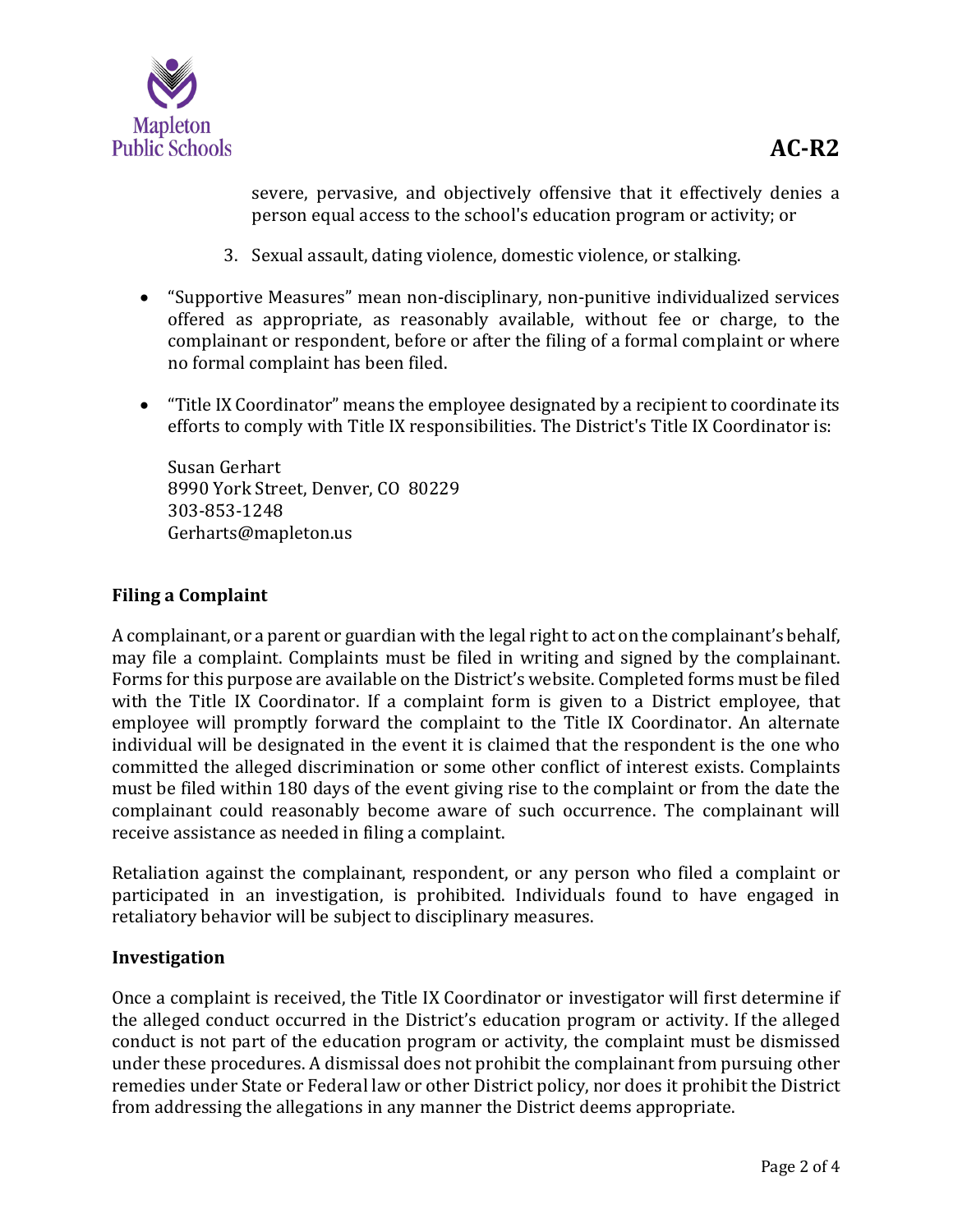

Following this determination, the investigator will begin the investigation in a reasonably prompt manner and adhere to the following:

- The investigator must apply the "presumption of innocence" standard during the course of the investigation.
- The investigator must adhere to all timeframes. If a timeframe cannot be met, the investigator will notify the complainant, respondent, and decision maker.
- The investigator will protect the complainant from inappropriate questions and evidence about the complainant's prior sexual history.
- The investigator must provide written notice of the allegations to the parties involved.
- The investigation may also include, but is not limited to, the following:
	- − Implementation of supportive measures for both the complainant and the respondent;
	- − A request for the complainant to provide a written statement regarding the nature of the complaint;
	- − A request for respondent to provide a written statement;
	- − A request for witnesses identified during the course of the investigation to provide a written statement;
	- − Interviews of the complainant, respondent, or witnesses; and
	- − Review and collection of documentation or information deemed relevant to the investigation.
- Within a reasonably prompt timeframe, the investigator must issue a report to the decision maker. After finalizing the report, the investigator will provide a copy to the complainant and respondent and will wait ten (10) days prior to providing the report to the decision maker. The investigator's report must be advisory and must not bind the decision maker to any particular course of action or remedial measure.

### **Decision**